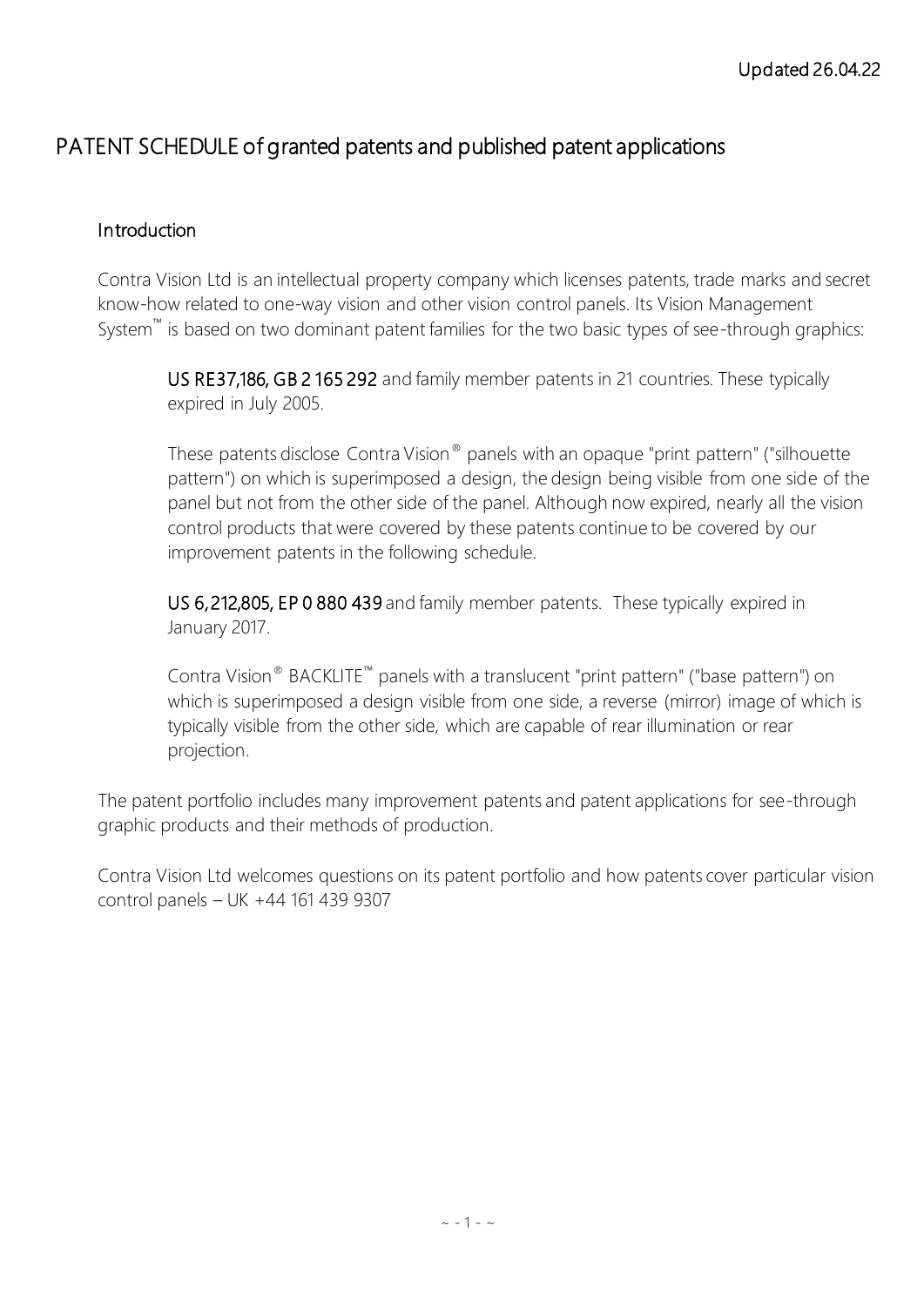# CONTRA VISION LTD PATENT SCHEDULE Updated 26.04.22

| <u>PATENT FAMILY</u> | <u>TITLE</u>                                                                                                          | <b>COMMENTS</b>                                             |
|----------------------|-----------------------------------------------------------------------------------------------------------------------|-------------------------------------------------------------|
| US RE 43,855         | Printing with Differential Adhesion                                                                                   | exact registration printing and UV<br>inkjet Impress™       |
| US 8,784,932         | Glass Panels Partially Printed with Ceramic Ink<br>Layers in Substantially Exact Registration                         | ceramic ink frit-loaded                                     |
| US RE 47,438         | UV Inkjet Printing of Vision Control Panels                                                                           | UV inkjet (Contra Vision®<br>$Impress^m$ )                  |
| EP 2097269           | Improvements to Printing Superimposed<br>Layers                                                                       | PPM Type II exact registration                              |
| US 8,394,477         | Vision Control Panel Assembly with a<br>Contrasting Colored Liner                                                     | Contra Vision <sup>®</sup> Grayliner™<br>(all technologies) |
| US 8,973,501         | Printing Layers of Ceramic Ink in Substantially<br>Exact Registration by Differential Ink Medium<br>Thermal Expulsion | ceramic ink stencil method<br>and 2 other methods.          |
| US 9,168,730         | Printing Layers of Ceramic Ink in Substantially<br>Exact Registration by Differential Ink Medium<br>Thermal Expulsion | Differential frit method                                    |
| US 9,469,081         | Open Perforated Material and Method of<br>Imaging to Form a Vision Control Panel                                      | WYSIWYG when printed                                        |
| US 11,325,359        | Partially Perforated Assembly                                                                                         | Airscape                                                    |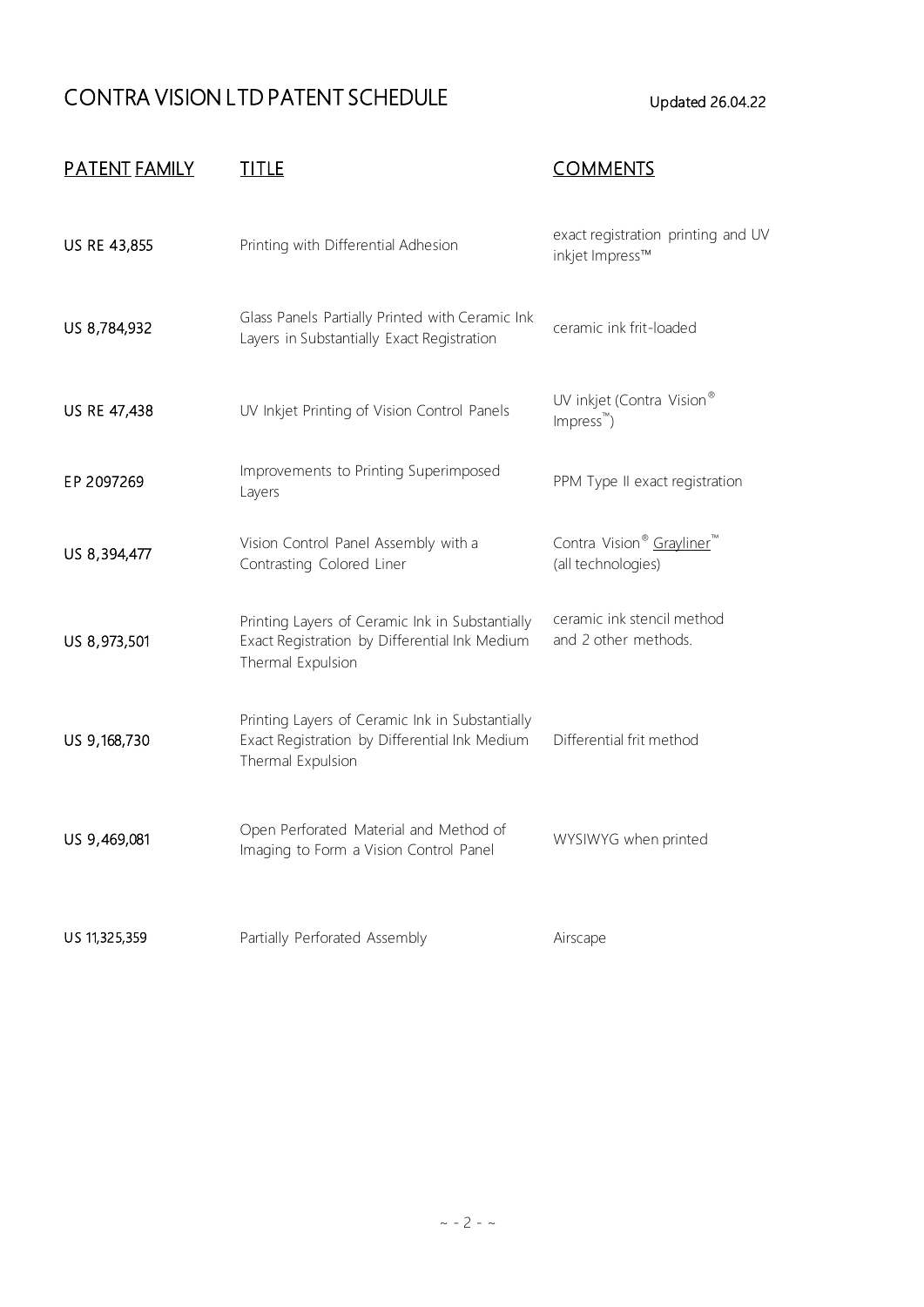| <b>APPLICATION</b><br><b>NO</b>                                                      | <b>TITLE</b>                                                                                               | <b>DATE</b><br><b>FILED</b> | <b>PUBLICATION</b><br><b>NO</b> | APPL.<br><b>PUBLISHED</b> | <b>PATENT NO</b>           | <b>PATENT</b><br><b>GRANTED</b> |  |  |
|--------------------------------------------------------------------------------------|------------------------------------------------------------------------------------------------------------|-----------------------------|---------------------------------|---------------------------|----------------------------|---------------------------------|--|--|
| Printing with DIFFERENTIAL ADHESION (UV ink) (inventors G. Roland Hill and C. Parry) |                                                                                                            |                             |                                 |                           |                            |                                 |  |  |
| PCT/IB03/00555                                                                       | Printing with Differential<br>Adhesion                                                                     | 23.01.03                    | WO03/61970                      |                           |                            |                                 |  |  |
| USA 11/716,727                                                                       |                                                                                                            | 12.03.07                    |                                 |                           | Reissued as<br>US RE43,855 | 11.12.12                        |  |  |
| EP 03710064.1<br>United Kingdom                                                      |                                                                                                            | 23.01.03<br>23.01.03        | EP1467870                       | 20.10.04                  | EP1467870<br>1467870       | 29.11.06                        |  |  |
|                                                                                      | FRIT-LOADED CERAMIC INK Print Pattern (inventors G Roland Hill and H Quinn)                                |                             |                                 |                           |                            |                                 |  |  |
| GB 0222765.0                                                                         | Glass Panels Partially<br>Printed with Ceramic Ink<br>Layers in Substantially<br><b>Exact Registration</b> | 02.10.02                    |                                 |                           |                            |                                 |  |  |
| PCT/GB2003/004216                                                                    |                                                                                                            | 29.09.03                    | WO04/030935                     | 15.04.04                  |                            |                                 |  |  |
| Australia 20030267659                                                                |                                                                                                            | 29.09.03                    | AU2003267659                    | 23.04.04                  | AU2003267659               | 04.12.08                        |  |  |
| Canada 2500406                                                                       |                                                                                                            | 29.09.03                    | CA2500406                       | 15.04.04                  | CA2500406                  | 17.11.09                        |  |  |
| EP 03748351.8                                                                        |                                                                                                            | 29.09.03                    | EP1549498                       | 13.07.06                  | EP1549498                  | 09.04.14                        |  |  |
| Austria                                                                              |                                                                                                            |                             |                                 |                           | 1549498                    |                                 |  |  |
| Belgium                                                                              |                                                                                                            |                             |                                 |                           | 1549498                    |                                 |  |  |
| France<br>Germany                                                                    |                                                                                                            |                             |                                 |                           | 1549498<br>1549498         |                                 |  |  |
| Spain                                                                                |                                                                                                            |                             |                                 |                           | 1549498                    |                                 |  |  |
| United Kingdom                                                                       |                                                                                                            |                             |                                 |                           | 1549498                    |                                 |  |  |
| South Africa 2005/02661                                                              |                                                                                                            | 29.09.03                    |                                 |                           | ZA2005/02661               | 28.06.06                        |  |  |
| USA 10/529,367                                                                       |                                                                                                            | 28.03.05                    | US2006/0150680                  | 13.07.06                  | US8,784,932                | 22.07.14                        |  |  |

#### UV INKJET Printing of Vision Control Panels (inventor G Roland Hill)

| GB 0503532.4                           | UV Inkjet Printing of Vision<br>Control Panels | 21.02.05             |                |                         |                           |                      |
|----------------------------------------|------------------------------------------------|----------------------|----------------|-------------------------|---------------------------|----------------------|
| PCT/GB2006/000601                      | $\prime\prime$                                 | 21.02.06             | WO2006/087583  | 24.08.06                |                           |                      |
| EP 06709837.6                          | $\prime\prime$                                 | 21.02.06             | EP1851062      | 07.11.07                | EP1851062                 | 04.05.16             |
| Spain                                  | $\prime\prime$                                 |                      |                |                         | 1851062                   |                      |
| United Kingdom                         | $\prime\prime$                                 |                      |                |                         | 1851062                   |                      |
| Japan 2007-555708                      | $\prime\prime$                                 | 21.02.06             | JP2008-530619  | 07.08.08                |                           |                      |
| 2011-222283 (new divisional) "         |                                                | 06.10.11             | JP2012-037903  | 23.02.12                | JP5430631                 | 13.12.13             |
| South Africa 2007/6940                 | $\prime\prime$                                 |                      | ZA200706940    | 20.08.07                | ZA200706940               | 29.10.08             |
| USA 11/816,765<br>14/816,555 (reissue) | $\prime\prime$                                 | 21.08.07<br>03.08.15 | US2008-0211866 | 04.09.08<br>Reissued as | US8,500,268<br>USRE47,438 | 06.08.13<br>18.06.19 |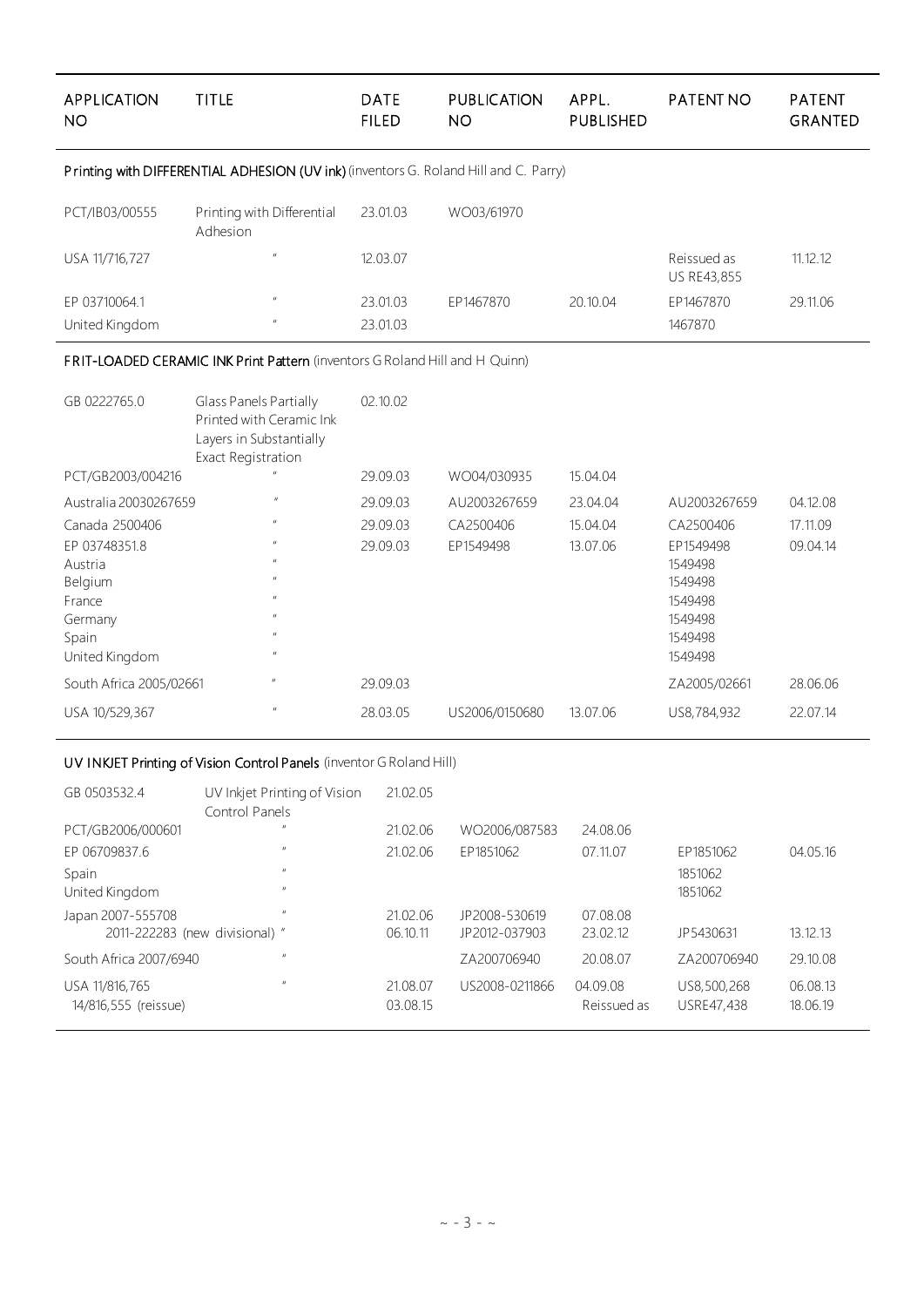| APPLICATION NO                  | TITLE                                                                             | DATE<br><b>FILED</b> | <b>PUBLICATION</b><br>NO. | APPL.<br><b>PUBLISHED</b> | <b>PATENT NO</b>     | <b>PATENT</b><br><b>GRANTED</b> |
|---------------------------------|-----------------------------------------------------------------------------------|----------------------|---------------------------|---------------------------|----------------------|---------------------------------|
|                                 | PPM TYPE II Improvements to Printing Superimposed Layers (inventor G Roland Hill) |                      |                           |                           |                      |                                 |
| USA 60/858,697                  | Improvements to Printing<br>Superimposed Layers                                   | 14.11.06             |                           |                           |                      |                                 |
| PCT/IB2007/004462               | $\prime\prime$                                                                    | 14.11.07             | WO2008/084332             | 17.07.08                  |                      |                                 |
| EP 07872072.9<br>United Kingdom | $\prime\prime$<br>$^{\prime\prime}$                                               | 14.11.07             | EP2097269                 | 09.09.09                  | EP2097269<br>2097269 | 25.04.12                        |

## Contra Vision® *Grayliner*™

CONTRASTING COLORED LINER Vision Control Panels (inventors G Roland Hill and Mark Godden)

| USA 60/941,882               | Vision Control Panel<br>Assembly with a<br>Contrasting Colored<br>Liner |                  | 04.06.07 |                |          |                  |          |
|------------------------------|-------------------------------------------------------------------------|------------------|----------|----------------|----------|------------------|----------|
| USA 12/663,184               |                                                                         | $_{II}$          | 04.06.08 | US2010/0181020 | 22.07.10 | US8,394,477      | 12.03.13 |
| PCT/IB2008/052189            |                                                                         | $\prime\prime$   | 04.06.08 | WO2008/149301  | 04.06.08 |                  |          |
| Australia 2008259392         |                                                                         | $\mathbf{u}$     | 04.06.08 | AU2008259392   | 11.12.08 | AU2008259392     | 24.05.14 |
| China 200880025306.5         |                                                                         | $\boldsymbol{u}$ | 04.06.08 | CN101754865B   | 23.06.10 | ZL200880025306.5 | 19.06.13 |
| EP 12169357.6 (new div. app) |                                                                         | $\mathbf{u}$     | 04.06.08 | EP2505376      | 03.10.12 | EP2505376        | 19.10.16 |
| Germany                      |                                                                         | $\prime\prime$   |          |                |          | 2505376          |          |
| United Kingdom               |                                                                         | $\prime\prime$   |          |                |          | 2505376          |          |
| Japan 2010-510941            |                                                                         | $\boldsymbol{u}$ | 04.06.08 | JP2010529498   | 26.08.10 | JP5802388        | 28.10.15 |

#### Printing Superimposed Layers of CERAMIC Ink in Substantially Exact Registration by Differential Ink Medium THERMAL EXPULSION

(inventors G. Roland Hill, R. Schroeder, G. Eaton)

| GB 0823712.5                                                                                                         | Printing Layers of<br>Ceramic Ink in<br>Substantially Exact<br>Registrationby<br>Differential Ink<br>Medium Thermal<br>Expulsion                                                                                                                               | 31.12.08             |                                  |                      |                                                                                                        |                      |
|----------------------------------------------------------------------------------------------------------------------|----------------------------------------------------------------------------------------------------------------------------------------------------------------------------------------------------------------------------------------------------------------|----------------------|----------------------------------|----------------------|--------------------------------------------------------------------------------------------------------|----------------------|
| PCT/GB2009/002972                                                                                                    | $\boldsymbol{\mathit{II}}$                                                                                                                                                                                                                                     | 29.12.09             | WO2010/076563                    | 08.07.10             |                                                                                                        |                      |
| Australia 20090334549<br>EP09808942.8<br>Austria<br>Belgium<br>France<br>Germany<br>Italy<br>Spain<br>United Kingdom | $\prime\prime$<br>$\boldsymbol{\mathit{II}}$<br>$\boldsymbol{\mathit{II}}$<br>$\boldsymbol{\mathit{II}}$<br>$\boldsymbol{\mathit{II}}$<br>$\boldsymbol{\mathit{II}}$<br>$\boldsymbol{\mathit{II}}$<br>$\boldsymbol{\mathit{II}}$<br>$\boldsymbol{\mathit{II}}$ | 29.12.09<br>29.12.09 | AU2009334549<br>EP2370268        | 28.07.11<br>05.10.11 | AU2009334549<br>EP2370268<br>2370268<br>2370268<br>2370268<br>2370268<br>2370268<br>2370268<br>2370268 | 20.02.14<br>26.12.12 |
| South Africa 2011/05561                                                                                              | $\boldsymbol{u}$                                                                                                                                                                                                                                               | 28.07.11             |                                  |                      | ZA2011/05561                                                                                           | 27.06.12             |
| USA 13/142,680<br>USA 14/327,060<br>(continuation)                                                                   | $\boldsymbol{\mathit{II}}$<br>$\boldsymbol{\mathit{II}}$                                                                                                                                                                                                       | 22.02.12<br>09.07.14 | US2012/0145017<br>US2014/0318396 | 14.06.12<br>30.10.14 | US8,973,501<br>US9,168,730                                                                             | 10.03.15<br>27.10.15 |